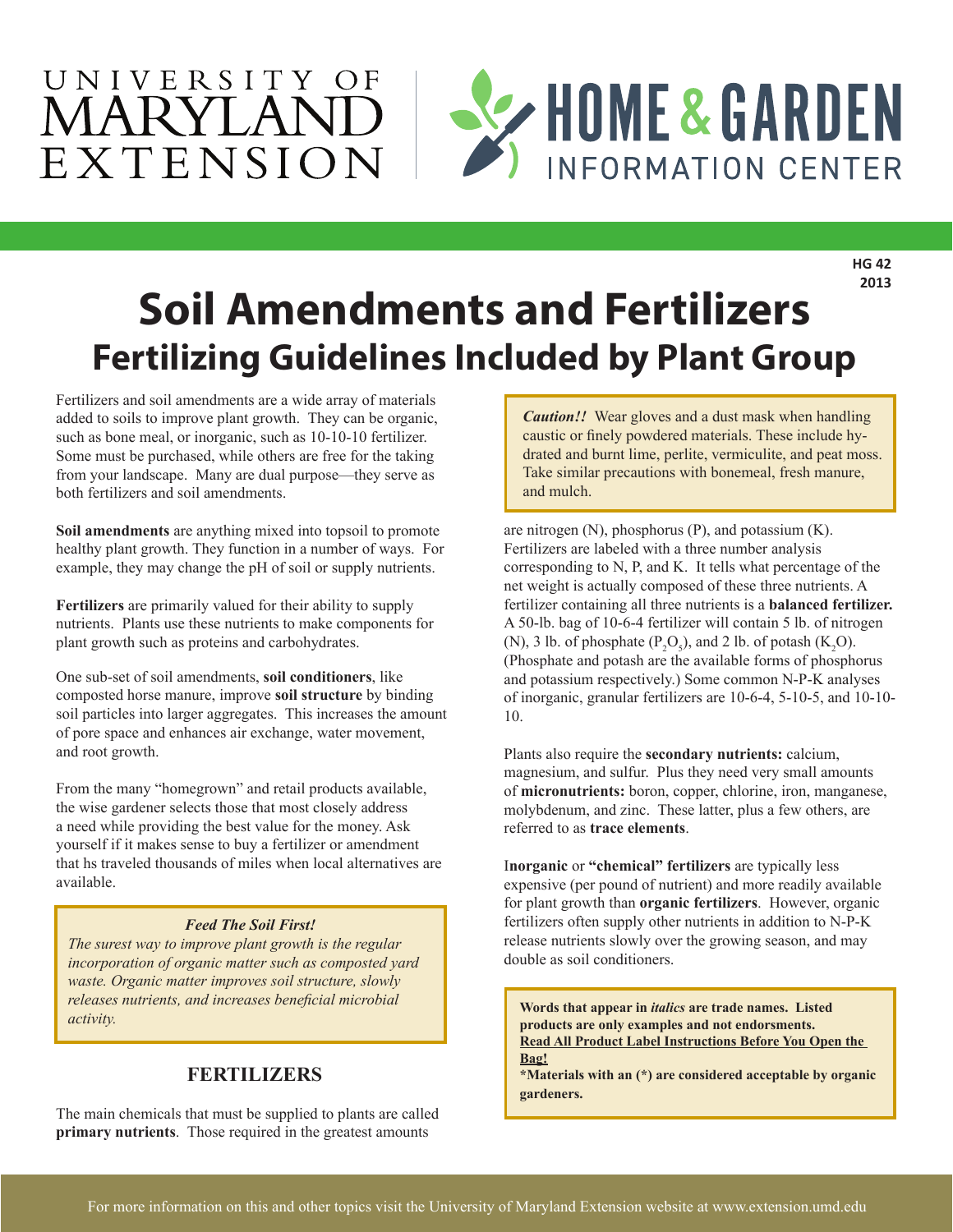#### *Contributions of primary nutrients to plant health:*

- *• Nitrogen (N)- strong leaf growth, dark green color.*
- *• Phosphorous (P)- roots, early plant growth, seed formation.*
- *• Potassium (K)- plant vigor, disease and stress resistance, flavor and color enhancement.*

Some fertilizers can be absorbed by plants immediately upon application. These are known as **quick release** or **highly soluble fertilizers**. They are useful when rapid results are required. They come in liquid or powder form and are applied to root zones or sprayed directly on foliage.

**Slow release fertilizers**, such as Osmocote and sulfur-coated urea, make nutrients available in small amounts over an extended period. Fertilizer stakes or tablets placed in root zone soil are also slow release formulations. However, salt accumulation resulting in root burn, can occur immediately adjacent to these latter products.

Fertilizers often target specific plant needs. For instance, **starter fertilizers** specially formulated for seedlings and transplants, are high in phosphorus to foster root establishment.

### **LIST OF FERTILIZERS**

**Alfalfa meal\***: typically 3-5% organic nitrogen (3-1-2). May contain ethoxyquin, a preservative, to keep it green.

**Ammonium sulfate**: a dry fertilizer which is 21% N, plus sulfur. Very acidic, especially suitable for blueberries and azaleas, which require the ammonium form of nitrogen. Mix into soil to prevent loss of nitrogen to atmosphere.

**Blood meal\***: readily available nitrogen, typically 10-12%. Lasts about 2 months. May help repel deer and rabbits when top-dressed around plants.

**Bone meal\***: steamed ground bone high in phosphate. Sample analysis (1-11-0) or (5-12-0). Especially good for bulbs and root crops. Contains 15-22% calcium , plus trace elements. Lasts 6 to 12 months.

**Boron\***: micronutrient. Can be toxic to plants if applied in excess. Often applied by fruit growers to prevent fruit pitting and rot disorders. Deficiencies are most likely to occur on sandy soils. Incorporate 6-7 tablespoons of Borax per 1,000 sq. ft. of vegetable garden area each spring where soils are sandy.

**Chelated iron\***: Chelated iron is applied to the folliage of

plants suffering from iron chlorosis (yellowing from iron deficiency.) Chelate means "claw" in Greek. Chelated elements are combined with compounds that hold them in solution, making them available for plant uptake through roots or leaves.

**Compost tea\***: ordinarily homemade from "steeping" compost in a bucket of water (5 parts water to 1 part compost by volume) for 1-3 days, then straining and applying the brew to plants. Make compost tea using composted yard waste (leaves, grass clippings, etc.) or vermicompost (worm compost). Do not use farm animal manure compost. Good method for applying soluble nutrients directly to foliage or roots during the early part of the growing season when nutrients from soil organic matter are not readily available.

**Corn gluten\***: a natural pre-emergent herbicide. Apply in spring as a top-dressing to help control crabgrass and some weed species. It adds some organic matter and nutrients to the soil (10-1-1).

**Cottonseed meal\***: a slow release fertilizer high in nitrogen, that also adds organic matter (6-2-1). Lasts 6 months to 1 year.

**Epsom salts\***: magnesium sulfate, a highly soluble form of magnesium and sulfur. Can be used as a foliar spray for speedier results. Makes melons sweeter. Does not prevent blossom-end rot.

**Foliar fertilizers** are applied directly to the upper and lower leaf surfaces. Plants take up nutrients more efficiently through leaves than through roots. Foliar feeding is recommended to aid in the root growth and establishment of seedlings and transplants.

**Fish products\***: formulations range from fish powder (9- 1-1), to fishmeal emulsion (5-1-1). Contain many valuable micronutrients. May have strong fishy smell.

**Greensand\***: a naturally occurring iron-potassium silicate (also called glauconite) with the ability to absorb 10 times more moisture than ordinary sand. It contains marine potash, silica, iron, magnesium, and lime, plus up to 30 other trace minerals. Dual ability to bind sandy soils and loosen clay soils. Potassium (5-7 %) released very slowly over 4 to 5 years. Slightly acidic.

**Guano\***: decomposed manure, usually of bat or seabird origin, was the first commercial fertilizer sold in the U.S. Desert bat guano escapes leaching in caves, preserving its nutrients. Seabird guano recycles marine trace elements. Valued for fast release and high N analysis (10-3-1). Suggested use is as a potting soil additive.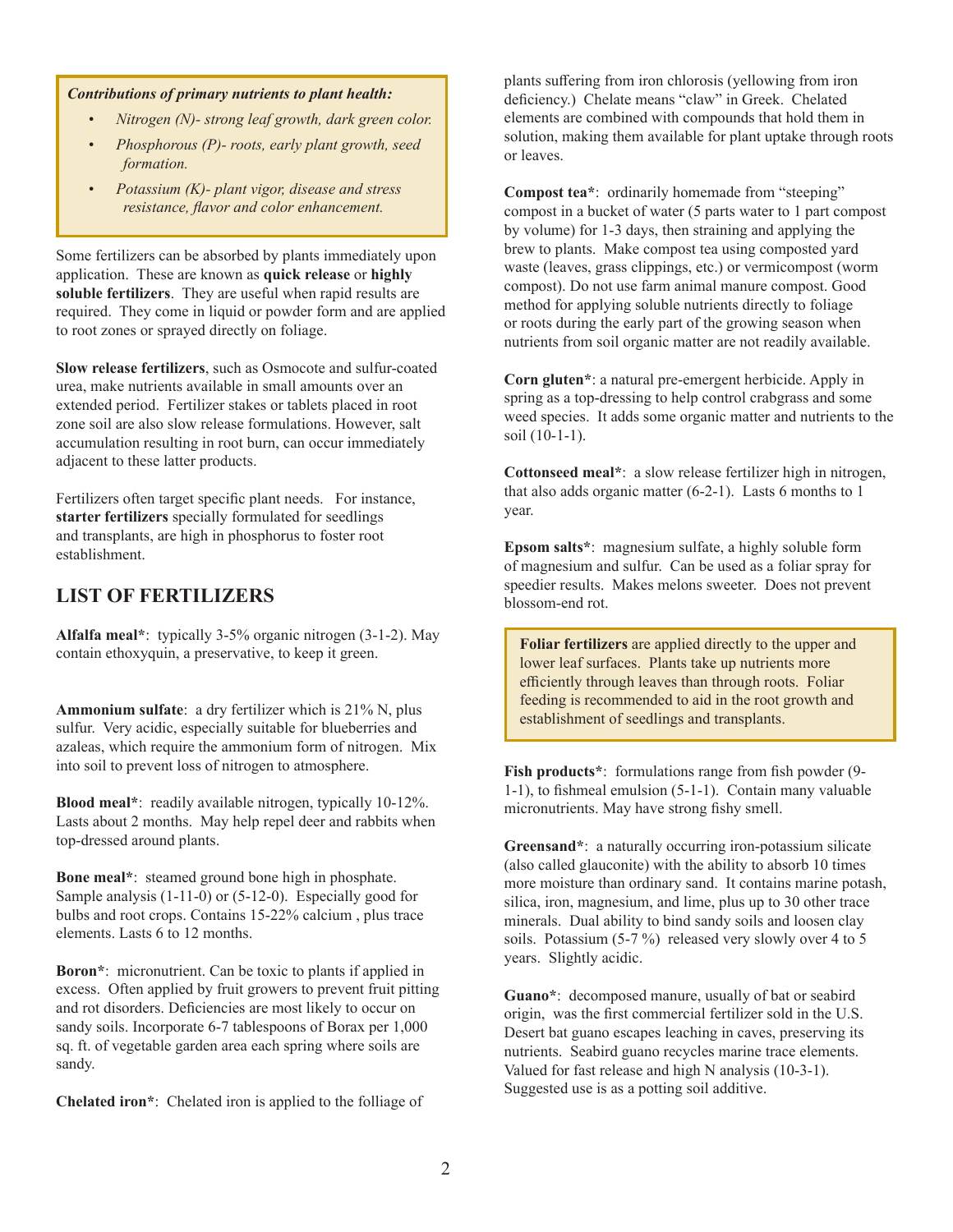*Holly-Tone***,** *Bulb-Tone***, etc.**: mixtures of organics (animal tankage, crabmeal, kelp, and greensand) and inorganics (sulfate of potash, ammonium sulfate) that target specific plant groups. All contain 11-12 micronutrients.

*Mix granular fertilizers into the top 4-6 inches of soil, then water the area well.* 

**Humates\***: a mined ancient organic soil. Unlike peat, humates are thoroughly decayed or mineralized, so nutrients are available to plants. Contains up to 35% humic acids that dissolve other nutrients for plant utilization. Manures and yard waste compost also contain humic acids.

**Kelp products\***: made from seaweed; contain dissolved ocean minerals. Dried kelp will usually contain 1.6 to 3.3% nitrogen, 1 to 2 %  $P_2O_5$  and 15% to 20%  $K_2O$ . Also valued as a growth stimulant because of rich concentrations of trace minerals (over 60), amino acids, vitamins, and growth hormones, including cytokinins, auxins and gibberellins. Available in meal, powder, and liquid forms. Very good for seedlings and transplants.

**Manure**: (purchased) these products carry an NPK fertilizer analysis on their label and will also improve soil structure.

- **• Cow or Steer (dehydrated)\*—** manure exposed to 180°F, dried to 17% moisture, and ground into a fine, soil-like texture. Nutrients are more concentrated and the soluble salt level is probably higher in dehydrated manure than in locally available farm manure.
- *• Cockadoodle Doo***\*** (4-2-2) layer hen manure that has been dehydrated.
- **• Cricket\*** manure of crickets raised for bait (4-3-2). Because high salts may burn roots, add sparingly to potted plants.

*Milorganite*. A composted sewer sludge that has been heat dried and therefore has a higher N-P-K (5-2-5). Labeled for use in vegetable gardens in Maryland. Anecdotal evidence suggests composted sewer sludge repels rabbits, deer, voles, and squirrels when used as a top-dressing.

*Miracid*: high-solubility fertilizer (30-10-10) with chelated iron to combat chlorosis in acid-loving plants. Over-use may drop the pH too low.

*Miracle-Gro*: highly soluble fertilizer. Dissolve in water. Used as a foliar spray or applied directly to soil. Ammonium phosphate and urea sources of N. Contains six important icronutrients.

*Osmocote*: resin coated, slow release fertilizer (up to 4 month release outdoors). Many different analyses are available. Popular in the nursery and greenhouse industries.

**Rock products**: a wide variety. Be aware that the touted "immediately available" nutrients may refer to only a small percentage of the whole, while the rest will be released slowly. Not considered organic if treated with a chemical to increase nutrient solubility. A selection of those available follows:

- **• Azomite or rock dust\*** an aluminum silicate clay mixed with over 50 minerals, from marine deposits (2.5% potassium).
- **• Black rock phosphate\*** about 30% phosphate rock with calcium oxide, silicas, and trace minerals. Only 3% of phosphate immediately available. Slow release builds longer reserve than colloidal phosphate. Best in slightly acid soils.
- **• Soft rock or colloidal phosphate\*** phosphate clay with 18-22% phosphate, 27% calcium oxide, silicas, and 14 trace minerals. 2% phosphate immediately available, the rest slow-release over 3-5 years. Half the liming value of ground lime.
- **• Superphosphate** (0-20-0) **and triple superphosphate**  (0-45-0)—Phosphate rock treated with acid to make the phosphorus more soluble.

**Seaweed products:** See: "Kelp products"

**Soybean meal**: Similar to alfalfa and cottonseed meal with an analysis of 7-2-1. Can inhibit the germination of seeds planted right before or after an application.

*Sul-Po-Mag***\***: sulfate of potash magnesia from the mineral langbeinite, with about 22% sulfur, 22% potash, and 18% magnesium oxide. Readily soluble.

**Stop Rot\*:** a liquid formulation of calcium carbonate (CaCO<sub>2</sub>) used to prevent blossom-end rot in vegetable crops. Plants take up foliar sprays very efficiently.

*Blossom-end rot of tomatoes is caused by a lack of calcium in the developing fruit. Prevent it by adding a small handful of finely ground limestone to each planting hole prior to transplanting. Water plants regularly and deeply and keep them mulched. Be aware that excessive nitrogen levels may block calcium uptake.*

**Urea**: rapid nitrogen release (46-0-0) with a high "burn potential". Handle and use with care. Must mix into soil to prevent conversion to ammonia and subsequent escape into the air. **Sulfur-coated urea** is a slow release formulation.

**Wood ashes\***: analyses run from 1 to 2% phosphorus and from 4 to 10% potassium. Hardwood ashes are 45% carbonate equivalent and are half as effective as lime for raising soil pH. Softwood ashes are less effective than hardwood. Ashes are too fine to improve soil structure. The recommended yearly application rate is 25-50 lbs./1,000 sq. ft. At higher rates, test soil pH yearly.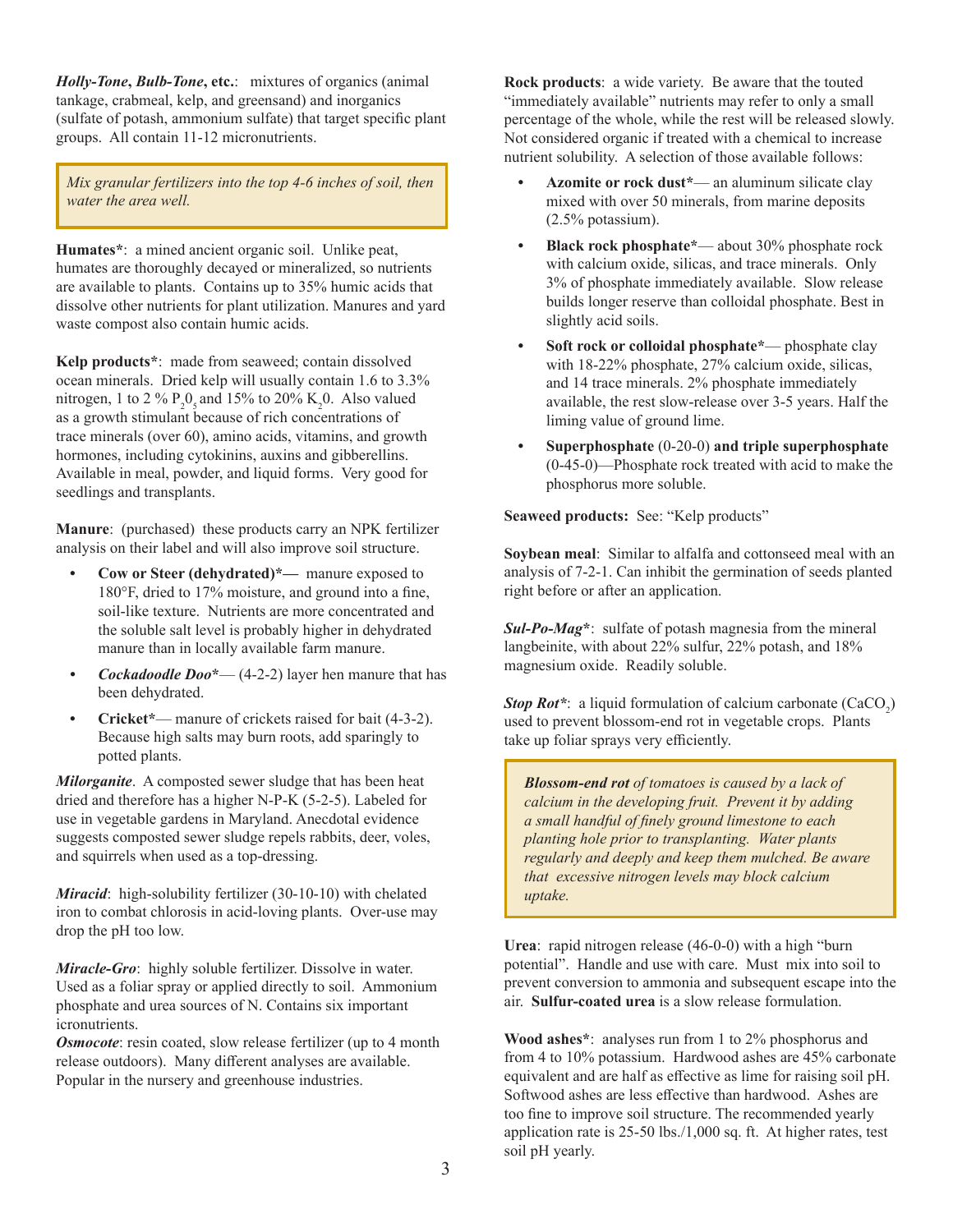**Worm castings\***: the rich digested "soil" produced by redworm farming. No guaranteed listed analysis due to the great variability in feedstock, storage, and handling. Concentrated source of Ca, Mg, N, P and K, in readily available form. Used for container plants, indoors and out. Use 1 to 2 cubic feet per 100 square feet of garden area. Castings can be purchased through catalogs or produced at home in redworm bins.

### **SOIL CONDITIONERS**

Most garden and landscape plants perform best in soils high in organic matter (greater than 2% organic matter, by weight, in the topsoil). These soils are loose, easy to work, and have a large number of earthworms. Organic matter is continuously used up through oxidation, downward movement through the soil profile, and plant growth. It should be replenished each year in cultivated flower and vegetable beds.

### *Coverage*

*3 cubic feet of organic matter will cover 36 sq. ft. to a depth of 1 inch.* 

*Useful conversions: 7.5 gallons = 1 cu. ft. 1 cu. ft. = 1.25 bushels 27 cu. ft. = 1 cu. yd.*

**Compost (commercial or "home-grown"):** made from decayed organic materials such as straw, corn cobs, food wastes, cocoa bean hulls, poultry litter, grass clippings, leaves, manure. Composts improve soil structure and slowly release nutrients to plant roots. (*See HG 35 Backyard Composting*)

**Gypsum\***: calcium sulfate, a mined product also called "land plaster." About 20-23% calcium and 15-18% sulfur, two secondary nutrients usually fairly well supplied in Maryland soils. The calcium is fast-acting. Also recommended to tie-up excess magnesium. Will leach sodium from soils with high salt concentrations caused by de-icing materials or ocean spray. Gypsum will not raise or lower soil pH.

**Humus\***: the stable, end product of the decomposition of soil organic matter. It holds water and nutrients, aids soil aggregation, is a source of humic acid and chelates, and contains huge microbial populations. May be purchased.

**Humic acid\***: an important component of organic matter. It's a very mild acid released in the decay process. Dissolves soil minerals, especially phosphorus, for plant use.

*LeafGro\**: composted leaves and yard debris from central Maryland. Approximate analysis 1-.5 -1, with a pH range of 6.8-7.2. Holds 225% of its weight in water and does not repel water when dry as peat moss does. Use as a soil amendment, mulch, potting mix component, or top-dressing when seeding turf. Good peat moss substitute.

#### *Use Manures Wisely*

*Apply uncomposted manure in the Fall only. Mix into the top 4-6 inches of your soil; don't leave it on top of the ground. Never use pet manure in the vegetable garden. Fully composted manure can be mixed into garden soil in Spring.*

**Manure (local)\***: sheep, cattle, horse, and chicken manure widely available from nearby farms. Ask for manure that has been mixed with bedding material and allowed to compost and age for at least 4-6 months. Farm manures usually contain 1% or less each of N, P, and K. Rabbit, sheep and chicken manure are higher in these nutrients. Manure mixed with urine-soaked bedding will be higher in N. Approximately 20-40% of the nitrogen is available to plants the first year after application. Weed problems may occur when the entire compost pile does not reach sufficiently high temperatures. A heavy organic mulch will help smother weeds.

**Mushroom compost\***: used or "spent" compost from mushroom farming. It is some combination of manures, wheat straw, corn cobs, feathermeal, peanut meal, peat moss, lime, etc. Mushrooms grown in this media use only a small portion of the many nutrients. Nutrient analysis: 2.75-1.5-1.5. Can have high soluble salt levels and should be fully incorporated and watered prior to planting.

**Peat moss\***: partially composted moss mined from prehistoric non-renewable bogs. Light and porous, it absorbs 10-20 times its weight in water. Its high surface tension causes it to repel water when it's dry, so do not use as mulch or top-dressing. Contains little nutrient value, but has a high nutrient-holding capacity. Acidic (as low as 3.0 pH); good for working into azalea and blueberry beds.

**Pine bark fines\***: a finely shredded pine bark product that retains moisture. Sometimes a composted component of potting media. May be incorporated into annual and perennial beds. Very acidic, so watch soil pH levels if large quantities are used. A peat moss alternative.

**Sand\***: to improve water drainage and aeration of clay soils a minimum of 50% by volume is necessary. Use only coarse builder's sand, not play sand. Often impractical to use because of the large volume needed.

**Sawdust\***: only well-decayed sawdust should be incorporated into the soil. Fresh sawdust can burn plant roots and "tie up" nitrogen as it decomposes. (Soil microbes that break down the high-carbon sawdust need nitrogen.) Good for mulching blueberry beds.

**Topsoil\***: no state or federal standards. Quality will vary. Inspect topsoil and ask for references. Inquire where it came from and whether any testing for pH, soluble salts, heavy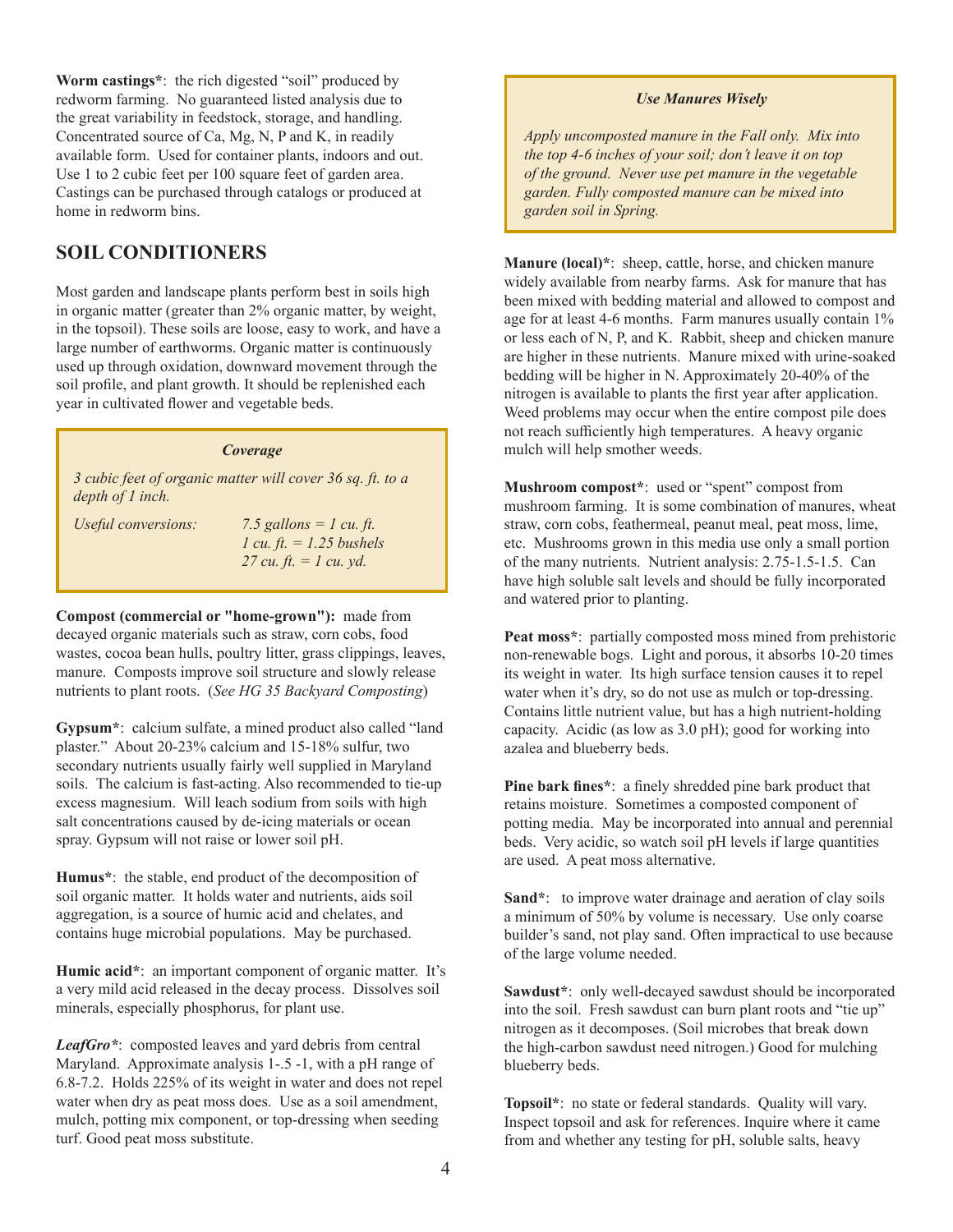metals, etc. has been done. Avoid sticky, grayish, mottled, or foul-smelling soils.

Blended **topsoil (70%) and leaf compost (30%) mixes** are excellent for an instant raised bed garden. Can be purchased by the cubic yard.

**Water-absorbing polymers**: super-absorbent polymer granules that can absorb 300-400 times their weight in water. As soil dries, stored water is released slowly back into soil. Also absorbs and releases fertilizer. The cost-effectiveness of these materials has not been demonstrated for outdoor garden use.

### **GROWTH STIMULANTS**

*See also:* Humus, Kelp products

**Bioactivators\***: various commercial products containing one or more of the following: beneficial bacteria, growth hormones and stimulants, nutrients, and vitamins. May be useful as a "tonic" for the lawn, seedlings, transplants, and plants languishing in cool soils in the spring. These are unnecessary for backyard compost piles.

*Microp\**: soil innoculant. When sprayed on the soil these nitrogen-fixing algae grow rapidly and can supply 30 to 60 lbs. of nitrogen per acre, plus producing polysaccharides (the soil aggregating compounds in humus) which combat soil compaction.

**Mycorrhizae***\**: Are beneficial fungi which grow symbiotically on or in roots and extend the root structure by sending out tiny filaments to forage for nutrients. Some crops, like blueberry, rely heavily on mycorrhizae for nutrient uptake.

**Nitrogen-fixing bacteria innoculant\***: a powder used to coat legume (pea, bean, and clover) seed to increase the growth of nitrogen-fixing nodules on their future roots.

#### **pH ADJUSTORS**

*See also*: Ammonium sulfate, Gypsum, *Miracid*, Shellfish products, and Wood ashes

**Aluminum sulfate\***: *not* recommended as a soil acidifier because it can cause a toxic aluminum build-up (Maryland soils have adequate aluminum levels). Iron sulfate and elemental sulfur are preferred.

**Iron sulfate\***: lowers pH. Turns hydrangea flowers blue. It contains 20% iron. Use 3-4 times the recommended amount of "plain" elemental sulfur. (In a medium texture soil, lower the pH by  $\frac{1}{2}$  unit by applying 12-14 lbs./1000 sq. ft. of area.) See: *Sulfur*

**Lime\***: raises pH. There are several kinds of naturally occurring mined limestone:

- **• Aragonite\*** or oyster shell lime, is 96% calcium carbonate mined off the coast of Bermuda. Less quickly available than ground ag lime, but it lasts 4-5 years.
- **• Agricultural limestone\* "Ag lime"** a finely granulated calcitic limestone. The finer the grind or mesh size, the more readily it will act to raise soil pH. **Powdered lime** is faster acting.
- **• Hydrated lime\*** calcium hydroxide, produced by adding water to burnt lime. Quick acting. Need apply only 75% of calcitic recommendation.
- **• Burnt lime\*** calcium oxide, very caustic. (Also known as "**quick lime**".) Produced by heating limestone to a very high temperature. Apply only 50% of calcitic recommendation. Will burn plant roots upon direct contact.
- **• Dolomitic lime\*** contains calcium carbonate and magnesium carbonate. Recommended for raising pH on low magnesium soils.
- **• Pelletized lime\*** very similar to ground ag lime, but easier to apply in this pellet form.
- **• Wood Ash** See page 3

**Sulfur\***: elemental sulfur, sold as "flowers of sulfur" or micro-fine sulfur, is used to lower soil pH. At pH above 6.0, iron sulfate lowers pH more quickly than sulfur.

### *Soil pH*

*Soil pH is a measure of the hydrogen ion concentration of soil. A pH value of 7.0 is neutral. Readings below 7.0 are acidic and those above 7.0 are alkaline. Soil nutrients are most available to plant roots and microbial activity is greatest when soil pH is in the 5.5 to 7.0 range. Plants may show symptoms of nutrient deficiency or toxicity at very high or low soil pH. For example, azaleas grown in high pH soil may have yellow leaves due to a deficiency of iron (iron chlorosis). Liming is best accomplished in the fall, because lime requires time to change pH.*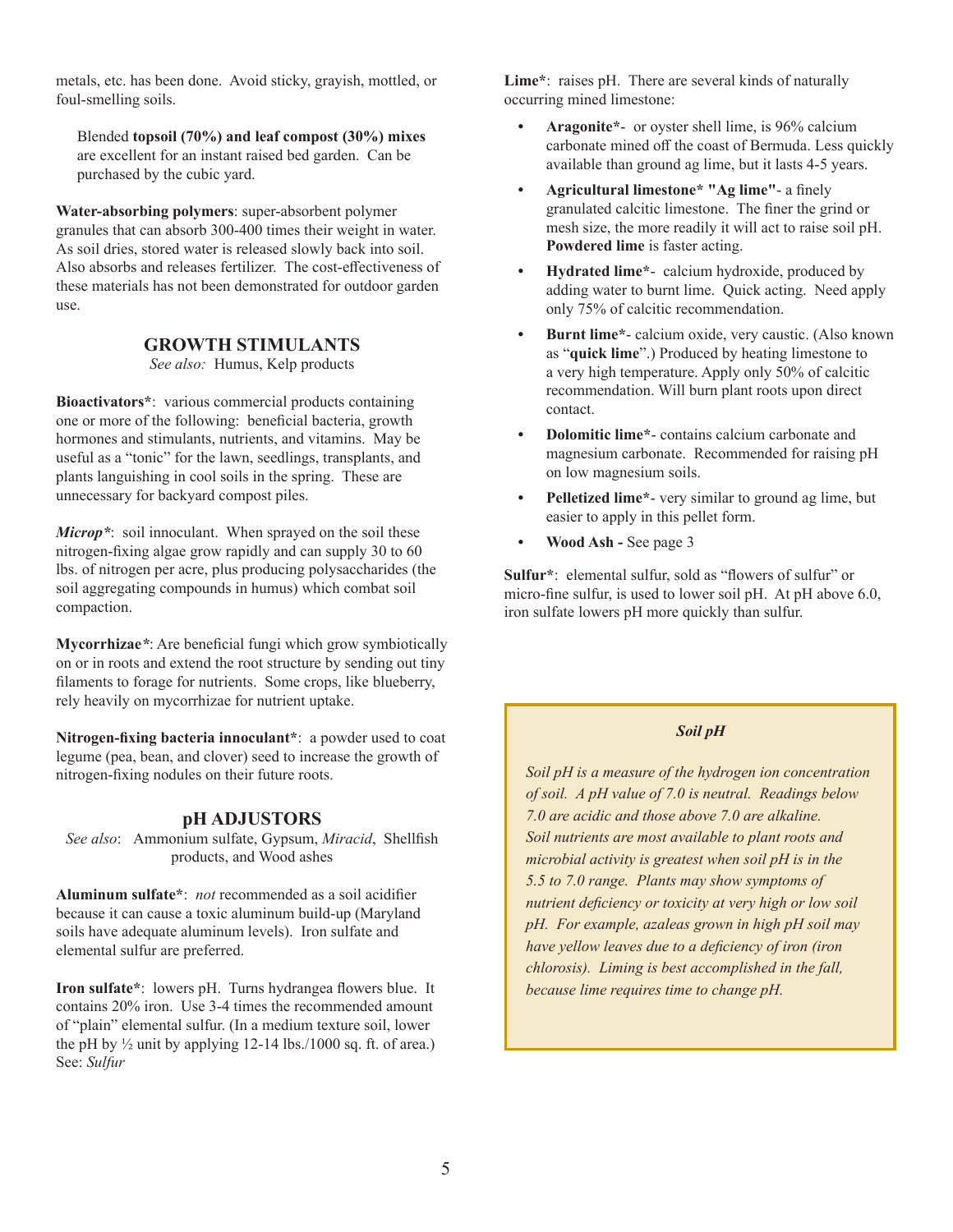### **POTTING MIXES**

*See also*: Peat moss

**Perlite\****:* a very lightweight heat-expanded volcanic mineral which provides drainage and oxygen space in soils. Does not hold nutrients or water but is especially effective for increasing the porosity of potting media.

**Potting soil\***: a generic term used to describe products that vary widely in composition, weight, and nutrient content. Some are dense and not good for growing seedlings.

**Soilless mix\***: a sterile mix of peat moss, perlite and vermiculite. May also contain coir, compost, bark, and chips and other ingredients. Recommended for growing seedlings. Also fine for indoor and outdoor container gardening. Soilless mixes, like *Pro-Mix, Reddi Earth,*and *Sunshine Mix,* have a small amount of added fertilizer, so they can sustain a crop of flower and vegetable seedlings for 4-6 weeks without the need for additional fertilizer. Work water into these mixes by hand prior to use.

**Vermiculite\***: mica-type mineral heated in high temperature furnaces to form sterile, expanded, fan-like particles with many air spaces which promote aeration and water movement. Absorbs and holds nutrients and water (unlike perlite). Also rich in trace elements.

### **FERTILIZER GUIDELINES BY PLANT GROUP**

Good health in plants depends on a continuous supply of available nutrients from the soil or, in the case of container plants, the growing media. Nutrient needs vary from plant to plant and the ability of the soil to supply those nutrients varies from site to site.

Take a soil test of major areas of your landscape — front and back lawn, vegetable garden, large flower beds — every 3-4 years to determine nutrient levels. (*See HG 110a Selecting and Using a Soil Testing Laboratory- http://extension. umd.edu/hgic - Library*). Nutrients levels are often in the "excessive" range in older and well-tended landscapes. This is not a problem for plants. It simply means you don't need to add these nutrients for some time.

Most garden and landscape plants grow best in a soil pH range of 6.0-7.0. Many nutrients become either unavailable or overly-abundant outside this range. Pay close attention to your soil pH readings and be prepared to adjust them according to your soil test recommendations.

Fertilizers won't necessarily help sick plants, if the cause of poor growth is related to insect, disease or environmental problems and not to a lack of nutrients. Overuse of fertilizers can lead to weak, succulent growth, encourage insect pests and disease problems, and contribute to water pollution.

### **10 Ways to Conserve Nutrients, Prevent Pollution, and Improve Soil**

- 1. Take a soil test every 3 to 4 years. Fertilize according to soil test recommendations. For lawns, follow University of Maryland Extension recommentations. Do not exceed label directions.
- 2. Keep fertilizers off hard surfaces. Rain water will carry fertilizer salts into storm drains and surface waters and contribute to nutrient pollution of our waterways.
- 3. Keep bare soil covered with a mulch or plant a cover crop or ground cover. Over time, rainfall causes bare soil to erode and become compacted. Grow ground covers in place of turf in deep shade.
- 4. Leave grass clippings on your lawn (grasscycling.) They are a source of nitrogen for your lawn and will not contribute to thatch build-up in fescue or bluegrass lawns.
- 5. Keep stored manures and compost covered to prevent leaching of nutrients.
- 6. Incorporate or compost plant residues. However, discard

plants with serious disease problems.

- 7. When appropriate, substitute slow-release fertilizers for those that are highly soluble and substitute locally available organic fertilizers like farmyard manure, backyard compost, and municipal leaf compost for manufactured chemical fertilizers.
- 8. Avoid excessive foot or equipment traffic to prevent soil compaction, especially when the soil is wet.
- 9. Avoid cultivating soils on steep slopes. Construct terraces where appropriate.
- 10. To melt winter ice, use calcium magnesium acetate (CMA), potassium chloride (KCl), or calcium chloride (CaCl<sub>2</sub>). Do not use sodium chloride, urea, potassium nitrate, or other chemical fertilizers containing nitrogen or phosphorous. The salts in these fertilizers may burn the foliage and roots of adjacent plants and wash into and pollute waterways.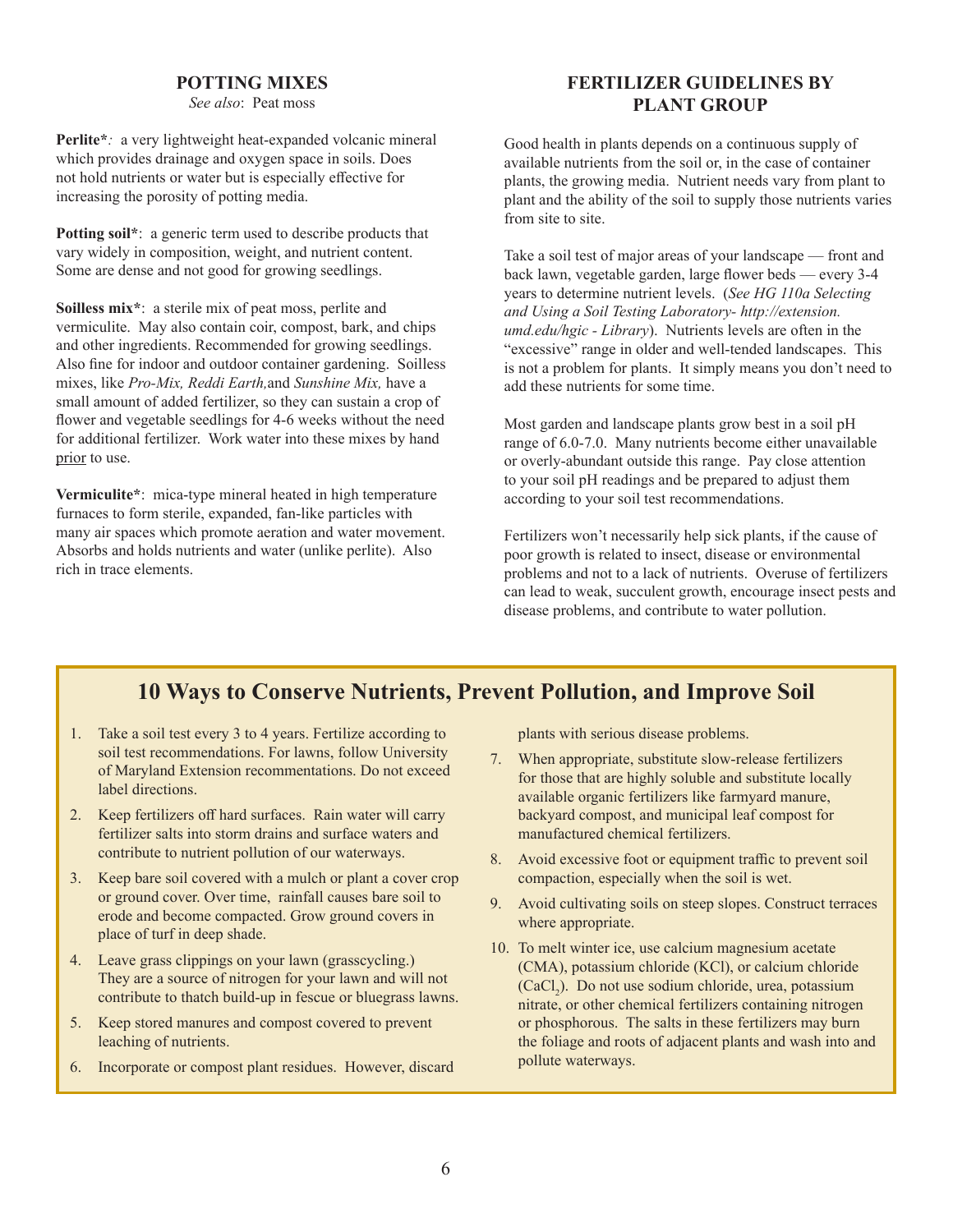*Home gardeners tend to over-fertilize flower and vegetable beds. Plan to reduce or eliminate fertilizer applications in these areas if an inch or more of organic matter is incorporated into the soil of established beds at least once a year.*

Use the information below as a starting point for planning how to fertilize your plants. **In all cases, organic fertilizers (e.g. soybean meal) can be substituted for inorganic fertilizers (e.g. 10-6-4).**

### **Trees**:

- Healthy, mature trees do not usually benefit from fertilization. Trees in the landscape receive nutrients from turf fertilization, grass clippings, fallen leaves and natural soil fertility.
- Tree spikes are not recommended.

### **Shrubs**:

- Shrubs that are surrounded by fertilized turf receive adequate nutrients and don't require additional fertilizer. The breakdown of organic mulches also contributes nutrients.
- Where growth is lagging, top-dress shrub beds with well-decomposed compost or apply a balanced fertilizer (e.g. 5-10-5, 10-6-4) in the late fall or early spring at the rate of 1 lb. per 100 sq. ft. of area.

### **Annual flowers**:

- No fertilizer may be necessary if beds are heavily amended with organic matter. However, flower size and overall production can be increased with supplemental fertilization.
- In new gardens low in organic matter, apply 2-4 lbs. of 5-10-10 per 100 sq. ft. of area or other comparable fertilizer. Incorporate fertilizer into the top 6 inches of

*Sweep or wash granular fertilizers off foliage to prevent leaf burn.* 

soil in early spring before planting.

### **Herbaceous perennials**:

- No fertilizer may be necessary if beds are heavily amended with organic matter.
- In new gardens low in organic matter, apply 2-4 lbs. of 5-10-10 per 100 sq. ft. of area or other comparable fertilizer. Broadcast the fertilizer lightly around plants in early spring.

### **Vegetables**:

• No fertilizer may be necessary if beds are heavily

amended with organic matter.

- In new gardens low in organic matter, apply 2-4 lbs. of 5-10-10 per 100 sq. ft. of area. Fertilizer should be applied and incorporated into the top 6 inches of soil in early spring.
- Early season crops benefit from quick-acting foliar or liquid fertilizers, or compost tea.
- Perennial crops, like asparagus and rhubarb, are fertilized in early spring and after harvest.

### **Fruit**:

- Most fruit plants are fertilized at flowering. Junebearing strawberries are fertilized in July after harvest.
- Peaches require annual applications of fertilizer. Apple and pear trees should not be fertilized if the trees are healthy and productive (making 18-24 inches of new shoot growth each year.)
- Blueberry plants require a soil pH in the 4.5-5.0 range and should be fertilized each spring after bloom with ammonium sulfate.

### **Houseplants**:

- Fertilize with a commercial fertilizer containing micronutrients or add a small amount of wellcomposted, screened leaf mold or other compost each year. Compst tea is also commonly used.
- Because magnesium leaches from the soil at each watering, replace it with a solution of 1 teaspoon Epsom salts per gallon of water. Water with this solution two times each year or use the solution as a leaf spray.
- During the winter months, houseplants don't need fertilizer because reduced light and temperature result in reduced growth. Fertilizing at this time could harm some plants, unless they are actively growing.
- Monthly applications of a dilute liquid fertilizer in the summer months will keep most plants healthy.
- Excessive fertilizer results in the buildup of salts (as evidenced by a white coating on the inside of pots) leafburn, and excessive, leggy growth. Flush out excessive salts by pouring a large amount of water through the growing media.

### **Herbs**:

- Apply fertilizers sparingly. Many herbs, especially the "Mediterranean" herbs, such as basil, thyme, rosemary, oregano and lavender, grow best on sunny, dry sites in light (sandy) soil. Heavy applications of fertilizers or organic matter may lower the plant's essential oil content and encourage root and stem rot diseases.
- **Turf**: See HGIC website for current recommendations (http://extension.umd.edu/hgic).